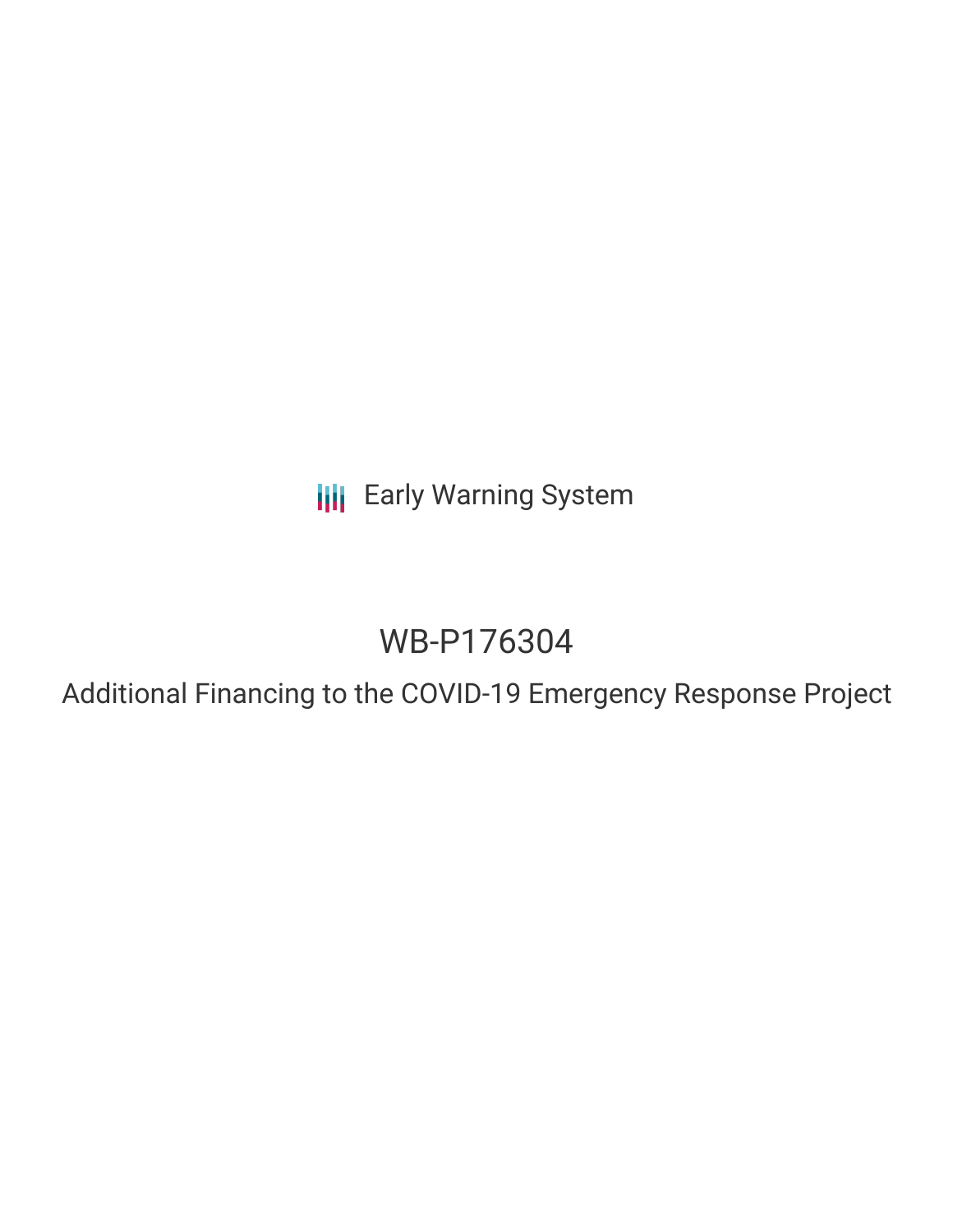

# Early Warning System Additional Financing to the COVID-19 Emergency Response Project

### **Quick Facts**

| <b>Countries</b>               | Rwanda                      |
|--------------------------------|-----------------------------|
| <b>Financial Institutions</b>  | World Bank (WB)             |
| <b>Status</b>                  | Proposed                    |
| <b>Bank Risk Rating</b>        | U                           |
| <b>Borrower</b>                | Government of Rwanda        |
| <b>Sectors</b>                 | <b>Education and Health</b> |
| <b>Investment Type(s)</b>      | Loan                        |
| <b>Investment Amount (USD)</b> | \$30.00 million             |
| <b>Loan Amount (USD)</b>       | \$30.00 million             |
| <b>Project Cost (USD)</b>      | \$30.00 million             |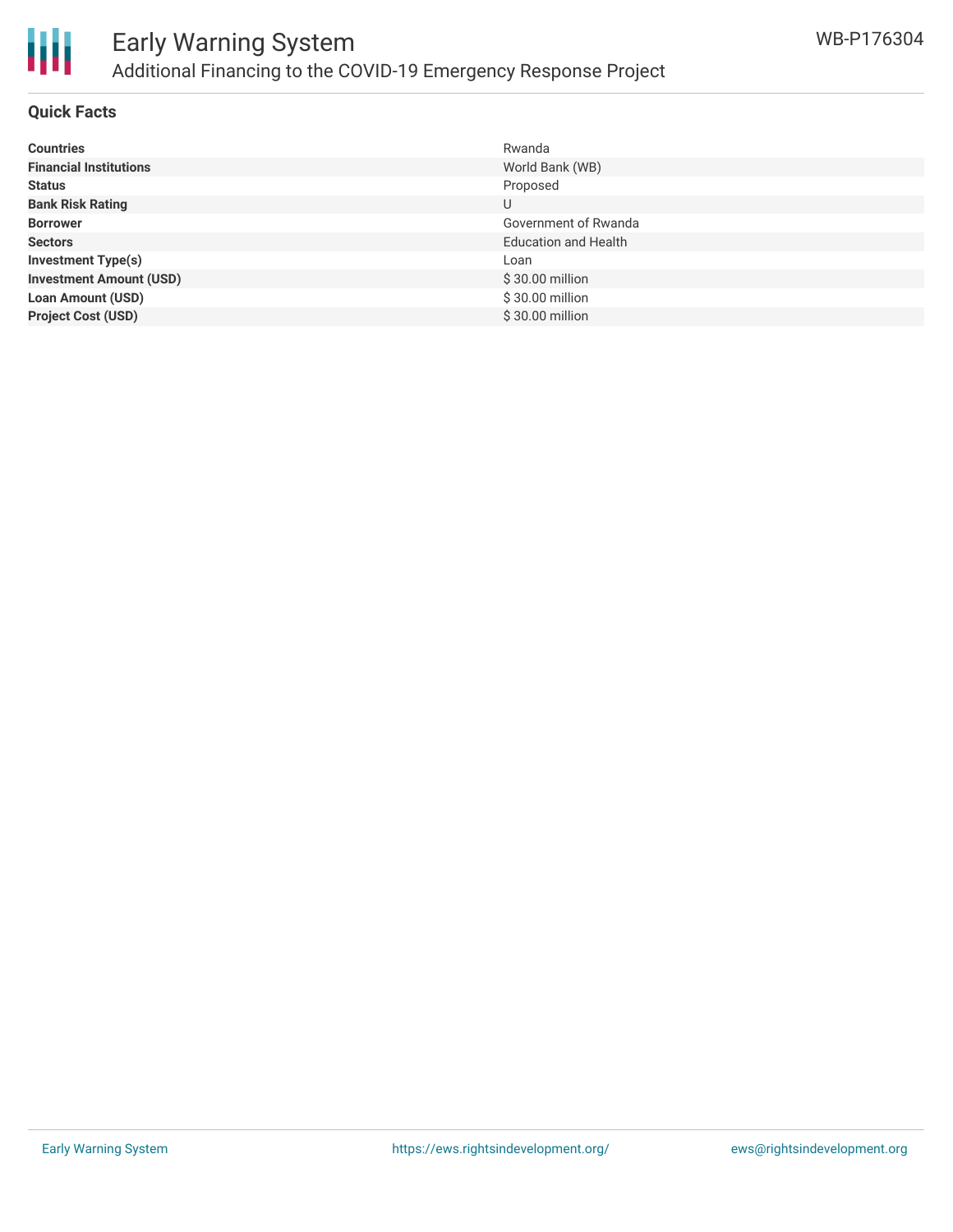

## **Project Description**

No project description available as of this writing.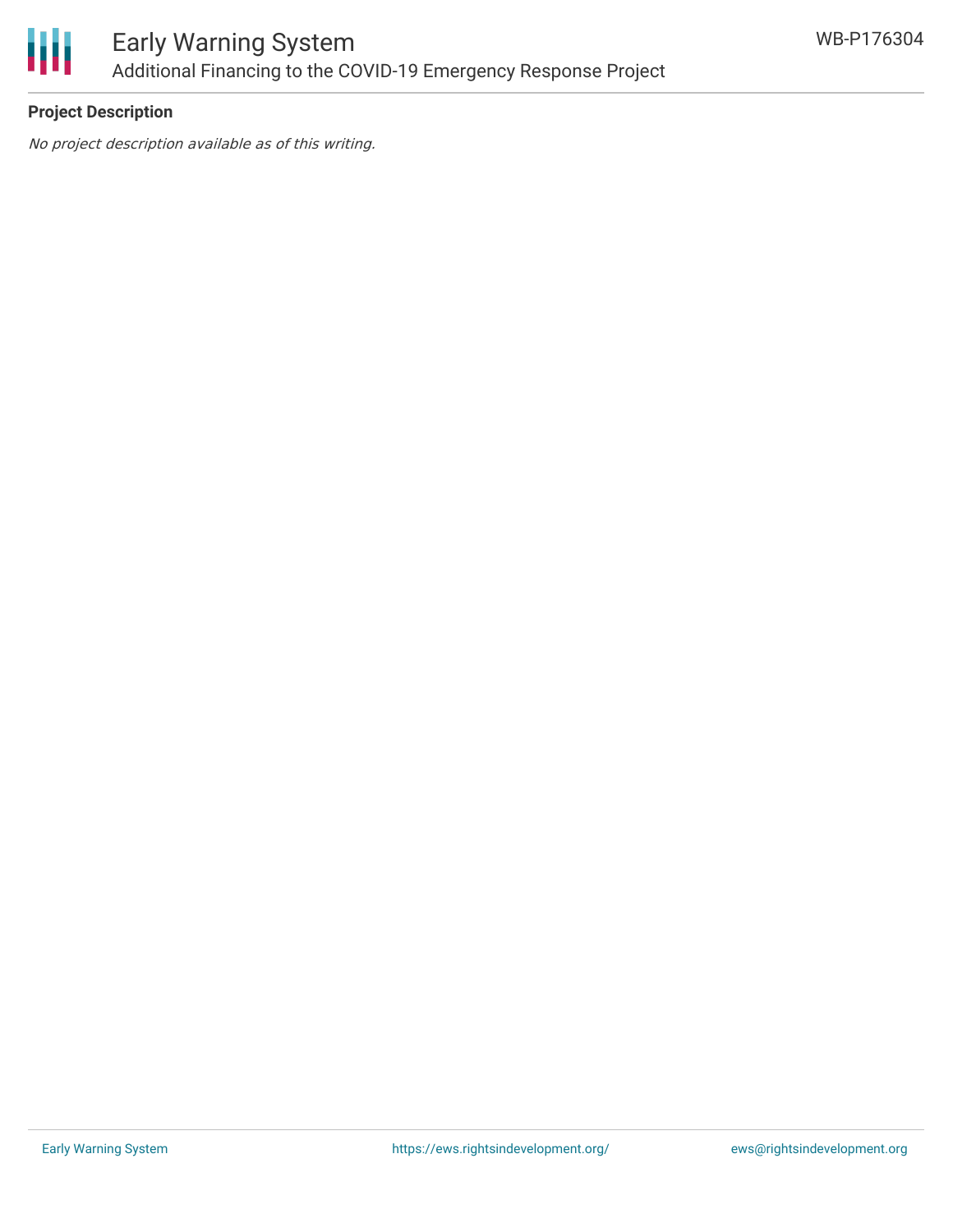

# Early Warning System Additional Financing to the COVID-19 Emergency Response Project

## **Investment Description**

World Bank (WB)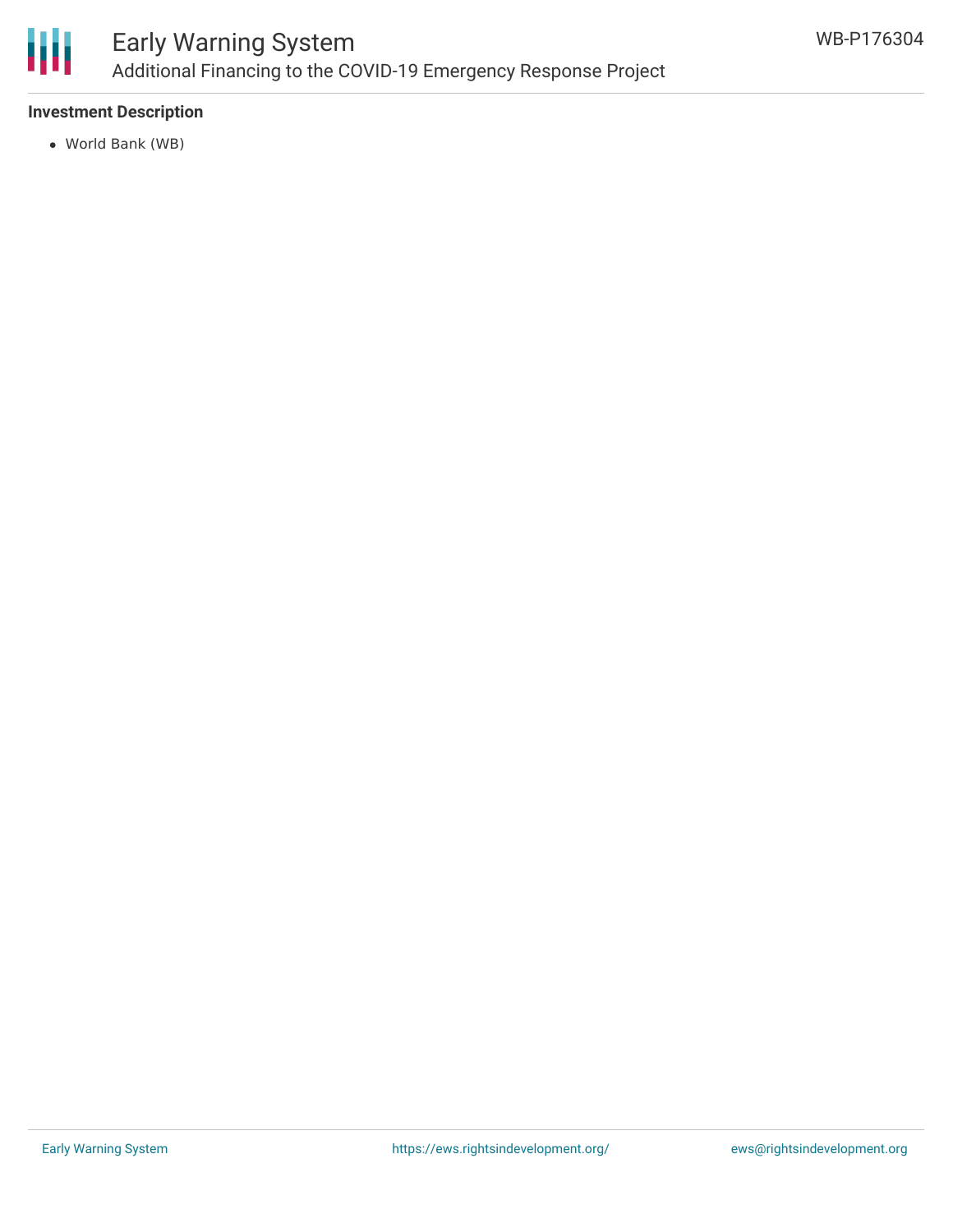

#### **Contact Information**

No contact information provided at the time of disclosure.

#### **ACCESS TO INFORMATION**

To submit an information request for project information, you will have to create an account to access the Access to Information request form. You can learn more about this process at: https://www.worldbank.org/en/access-toinformation/request-submission

#### **ACCOUNTABILITY MECHANISM OF THE WORLD BANK**

The World Bank Inspection Panel is the independent complaint mechanism and fact-finding body for people who believe they are likely to be, or have been, adversely affected by a World Bank-financed project. If you submit a complaint to the Inspection Panel, they may investigate to assess whether the World Bank is following its own policies and procedures for preventing harm to people or the environment. You can contact the Inspection Panel or submit a complaint by emailing ipanel@worldbank.org. Information on how to file a complaint and a complaint request form are available at: https://www.inspectionpanel.org/how-tofile-complaint